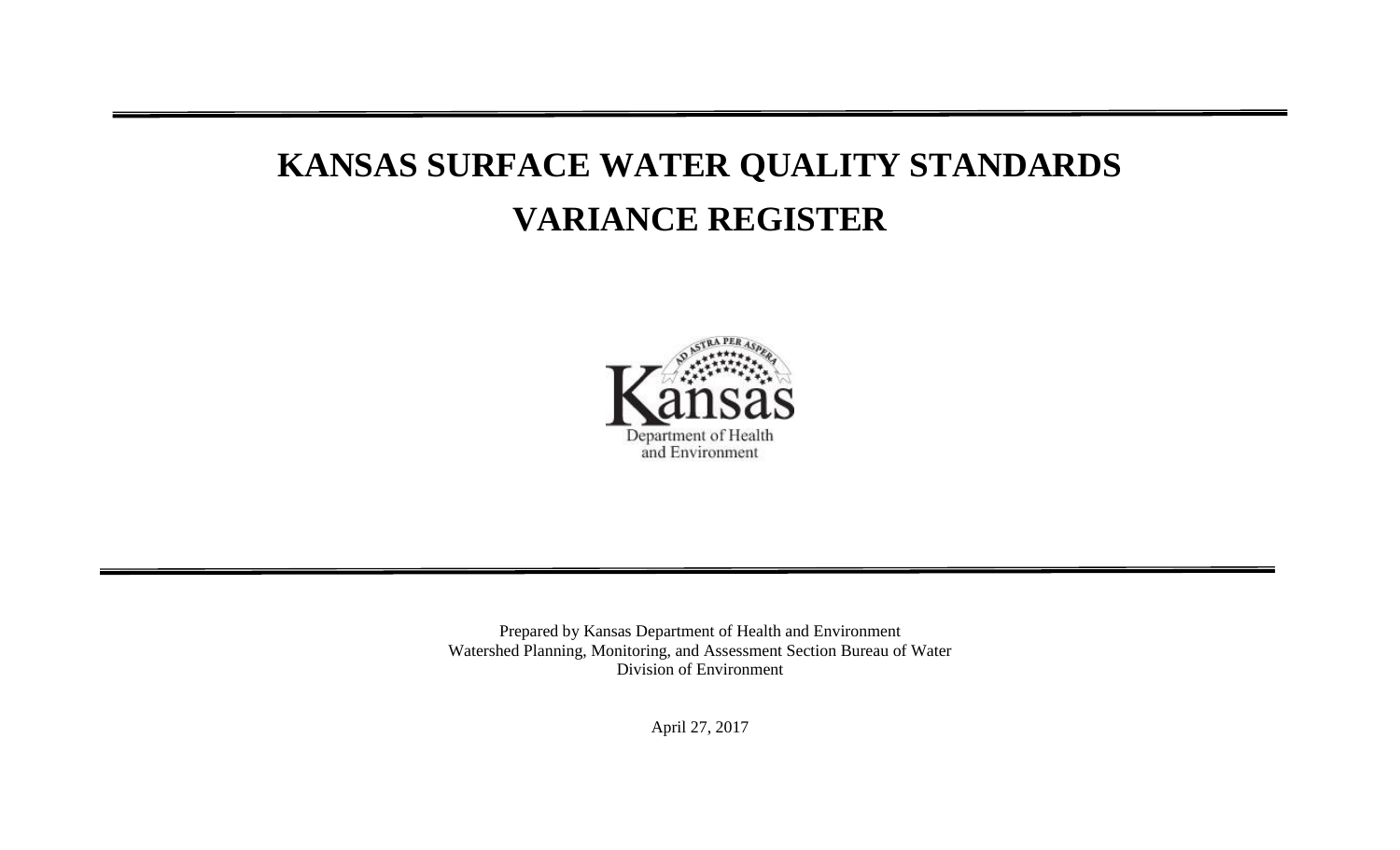## **KANSAS SURFACE WATER QUALITY STANDARDS VARIANCE REGISTER**

### **SECTION ONE**

This consolidated list has been established per K.A.R. 28-16-28h and includes the water quality standards (WQS) variances that have been adopted by the State of Kansas and approved by the Environmental Protection Agency. Because WQS variances will vary by request this list is divided in sections based on the variance name and initial approval date. Sections will include narrative language and listing information for each approved WQS variance. The Kansas Variance Register is updated as new variances are approved or during routine permit renewal cycles, which is dependent on the type of WQS variance being implemented.

|  | <b>Abbreviations and Symbols:</b> |  |
|--|-----------------------------------|--|
|--|-----------------------------------|--|

| <b>HUC</b>    | $=$ hydrologic unit code                                                           |           | $=$ Secondary contact recreation stream segment is by law or written permission                                 |
|---------------|------------------------------------------------------------------------------------|-----------|-----------------------------------------------------------------------------------------------------------------|
|               |                                                                                    |           | of the landowner open to and accessible by the public                                                           |
| <b>NPDES</b>  | $=$ National Pollutant Discharge Elimination System                                |           | $=$ Secondary contact recreation stream segment is not open to and accessible by<br>the public under Kansas law |
| <b>HAC</b>    | $=$ Highest Attainable Condition                                                   | DS        | $=$ designated for domestic water supply use                                                                    |
| SEG           | $=$ stream segment                                                                 | FP        | $=$ designated for food procurement use                                                                         |
| AL            | $=$ designated for aquatic life                                                    | <b>GR</b> | $=$ designated for ground water recharge                                                                        |
| S             | $=$ special aquatic life use                                                       | IW        | $=$ designated for industrial water supply use                                                                  |
| E             | $=$ expected aquatic life use water                                                | IR        | $=$ designated for irrigation use                                                                               |
| $\mathbf R$   | $=$ restricted aquatic life use water                                              | LW        | $=$ designated for livestock watering use                                                                       |
| <b>CR</b>     | $=$ designated for contact recreational use                                        |           | $=$ individual variance                                                                                         |
| A             | $=$ Primary contact recreation stream segment is designated public swimming area   | m         | $=$ multiple discharger variance                                                                                |
| B             | $=$ Primary contact recreation stream segment is by law or written permission of   | $\ast$    | $=$ signifies a 101(a)(2) use (no asterisk signifies a non-101(a)(2) use)                                       |
|               | the landowner open to and accessible by the public                                 |           |                                                                                                                 |
| $\mathcal{C}$ | $=$ Primary contact recreation stream segment is not open to and accessible by the | $**$      | $=$ no or inadequate data to calculate HAC, monitoring is recommended                                           |
|               | public under Kansas law                                                            |           |                                                                                                                 |

The "Receiving Water Body" column of listings will be populated with the hydrologic unit code and segment number or the lake project number as identified in the "Kansas Surface Water Register" adopted by reference in K.A.R. 28-16-28g.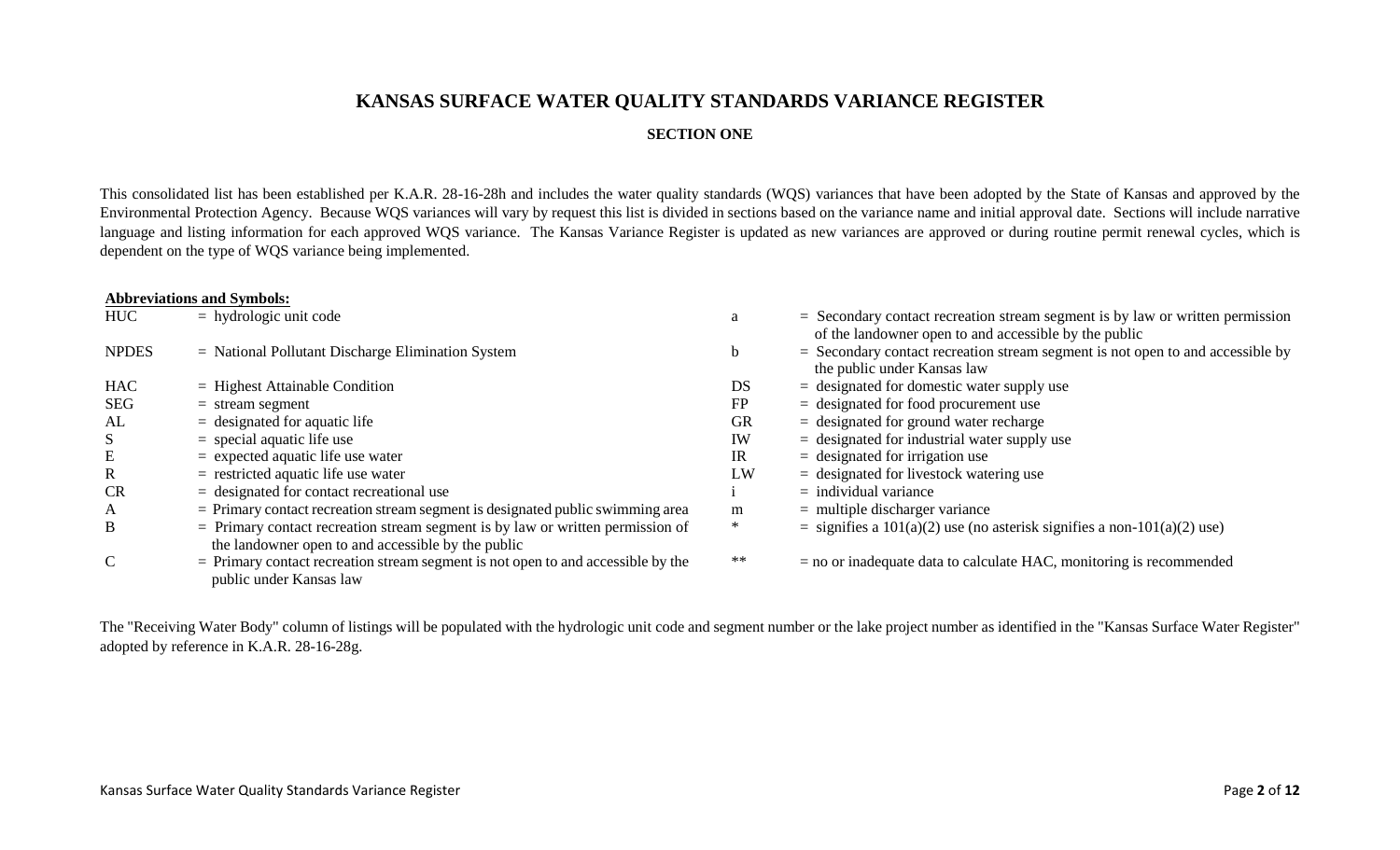## **KANSAS SURFACE WATER QUALITY STANDARDS VARIANCE REGISTER**

#### **SECTION TWO**

**Variance Name:** Multiple-Discharger Wastewater Lagoon Ammonia Variance

**Prepared:** April 27, 2017

#### **Process Description:**

The following municipal dischargers, referred to as discharger from this point forward, have been shown to be eligible, based on K.A.R. 28-16-28f(d), to receive a water quality standard variance to the numeric ammonia criteria, identified by K.A.R. 28-16-28e(c), as an alternative condition serving as the basis for the operating limit within their NPDES wastewater permits. The requirements of the numeric ammonia criteria WQS variance are either the HAC identified at the time of the adoption of this variance or the HAC later identified during any reevaluation, whichever is more stringent. The interim effluent condition shall be derived as the 99th percentile value or highest value of recent historical (e.g., last five years) effluent discharge water quality data, whichever is lower. This reflects the greatest pollution reduction achievable with current pollution control technologies installed when this variance is adopted along with the adoption and implementation of the Pollutant Minimization Plan (PMP) for each discharger, thus the HAC. The HAC will serve as the interim effluent condition for ammonia that will be included as the permit limitation in NPDES permits of the variance recipients. Compliance with the HAC will ensure no lowering of water quality throughout the 20 year term of the variance. Reevaluation and assessment of compliance and eligibility will occur for each discharger on a five-year cycle commensurate with the reissuance of their NPDES permit during the term of the variance, including opportunity for public input through the NPDES permitting process. The term of this variance begins upon the receipt of the approval letter from EPA.

Eligibility to employ the variance to the numeric ammonia criteria will be determined through existing financial data analyzed by the department utilizing the procedures outlined in the Kansas Department of Health and Environment "Kansas Eligibility Determination for Wastewater Lagoon Variances", dated July 11, 2016, which is hereby adopted by reference. The department has confirmed the existing use by the discharger of a multi-cell wastewater lagoon system for secondary treatment. Additionally, the department has considered the growth or decline over the past ten years of the population served by the discharger's wastewater collection and treatment system. The following dischargers are found to be eligible for the ammonia variance because installing technology required to meet effluent limits based on Kansas' ammonia criteria, would result in substantial and widespread economic and social impact. During the permit renewal process, eligible dischargers will be subject to the HAC, otherwise known as the alternate NPDES permit limitation, upon confirmation of eligibility for the *Multiple-Discharger Wastewater Lagoon Ammonia Variance*.

Recipients of a variance to the numeric ammonia criteria will abide by a Pollutant Minimization Plan, issued by the department. The Pollutant Minimization Plan will include requirements that the discharger will:

1) retain a certified operator as required by regulations;

- 2) provide reasonable and adequate maintenance of the existing wastewater treatment lagoon system;
- 3) maintain operation and performance of the existing lagoon system to comply with secondary treatment limitations;

4) does not allow industrial strength wastewater containing high concentrations of nitrogen to enter the existing lagoon system through the collection system or otherwise;

5) monitor the depth of accumulated sludge in each lagoon cell;

6) plan for expansion of the lagoon system should population and its associated pollutant loading approach the rated design capacity of the existing lagoon system.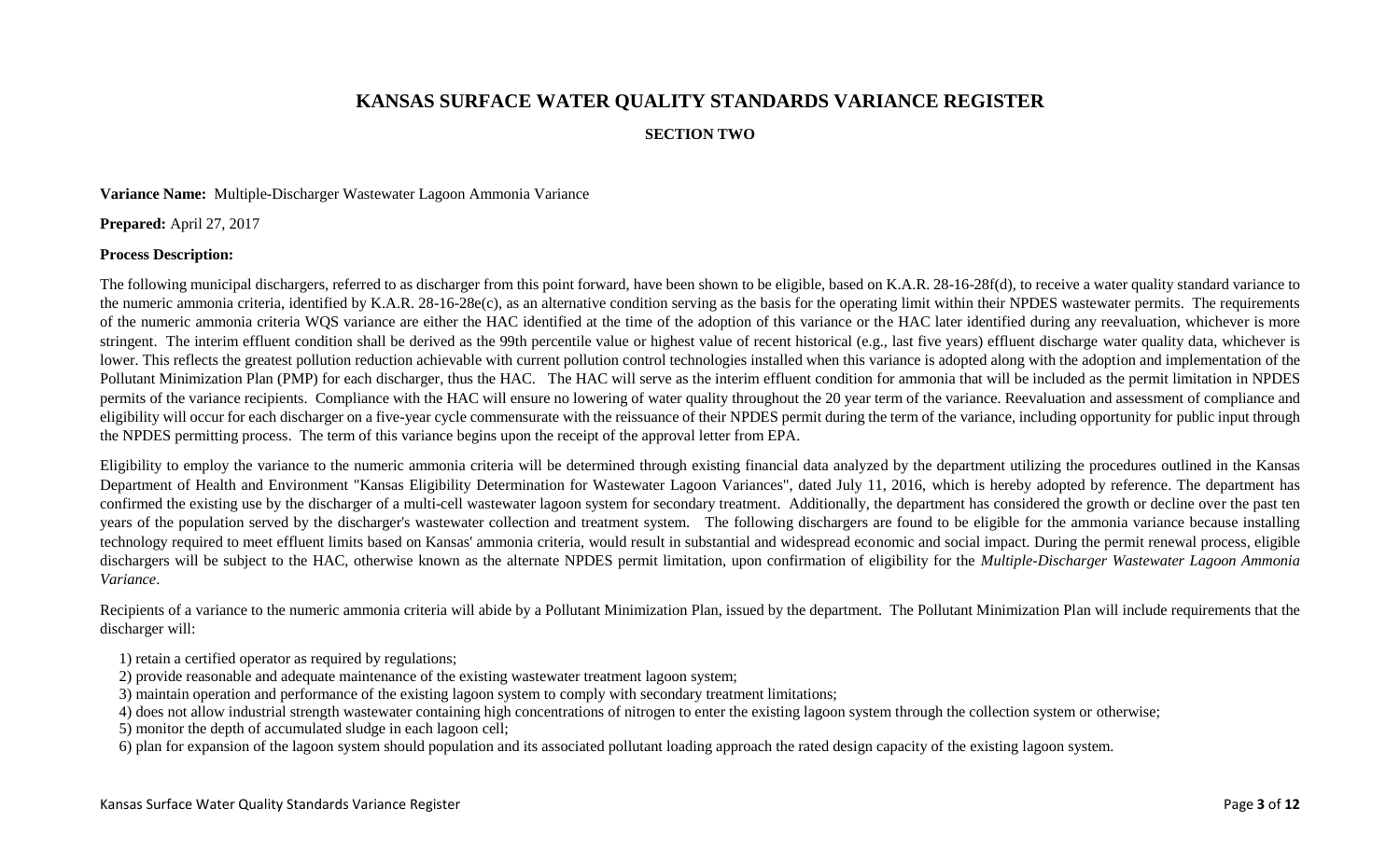The department will evaluate the capacity of each discharger receiving a variance to incorporate any additional elements into their PMP, see the "Kansas Implementation Procedures: Surface Water Quality Standard" the Water Quality Standards Variance section, that further optimize their treatment of wastewater to further reduce discharged ammonia prior to the reissuance of the Discharger's NPDES permit.

Failure to reevaluate compliance and eligibility of the discharger prior to the reissuance of the discharger's NPDES permit will result in effluent limits for ammonia based on the numeric ammonia criteria, within the Kansas regulations, for the next permit limits for ammonia imposed on the discharger.

The reevaluation of the variance to the ammonia criteria shall be conducted every five years after the date of approval throughout the term of the variance. The reevaluation will use all existing and readily available information and will be made available to the public for input for up to 60 days after the completion of the reevaluation. In addition, the public will have every opportunity to provide public comment during each permit's renewal process. The variance to the ammonia criteria will no longer be the applicable water quality standard if a reevaluation of the variance is not performed or the results are not submitted to the Environmental Protection Agency (EPA) per 40 C.F.R. 131.14(b)(1)(v) as adopted by K.A.R. 28-16-28f(d), unless and until the reevaluation is conducted and results are submitted to EPA.

|                     |                                  |                            | <b>Receiving Water Body</b> |                                      |                                |                          | <b>Highest Attainable</b>                                    |                         |                   |
|---------------------|----------------------------------|----------------------------|-----------------------------|--------------------------------------|--------------------------------|--------------------------|--------------------------------------------------------------|-------------------------|-------------------|
| Discharger          | <b>NPDES</b><br>Permit<br>Number | <b>KS</b> Permit<br>Number | HUC <sub>8</sub>            | Segment or Lake<br>Project Name Code | Type of<br>Variance<br>and Use | Pollutant /<br>Criterion | Interim Criteria Limit<br>$-$ Unit mg/L (may be<br>seasonal) | <b>Eligibility Date</b> | Effective<br>Year |
| Carbondale, City of | KS0026174                        | M-KS07-OO01                | 10270104                    | 32                                   | $m^*$                          | Ammonia                  | 6.37                                                         | October 4, 2016         | 2017              |
| Cheney, City of     | KS0094226                        | M-AR20-OO02                | 11030014                    |                                      | $m^*$                          | Ammonia                  | 5.78                                                         | October 4, 2016         | 2017              |
| Harper, City of     | KS0024872                        | M-AR40-OO01                | 11060005                    | 12                                   | $m^*$                          | Ammonia                  | 6.45                                                         | October 4, 2016         | 2017              |
| Norwich, City of    | KS0095494                        | M-AR67-OO02                | 11030016                    | 14                                   | $m^*$                          | Ammonia                  | 7.63                                                         | October 4, 2016         | 2017              |
| Alden, City of      | KS0051641                        | M-AR02-OO01                | 11030010                    | 5                                    | $m^*$                          | Ammonia                  | 5.04                                                         | October 4, 2016         | 2017              |
| Argonia, City of    | KS0031461                        | M-AR05-OO01                | 11060005                    | 8                                    | $m^*$                          | Ammonia                  | 3.16                                                         | October 4, 2016         | 2017              |
| Haven, City of      | KS0116815                        | M-AR41-OO01                | 11030010                    | 8                                    | $m^*$                          | Ammonia                  | 10.98                                                        | October 4, 2016         | 2017              |
| Jetmore, City of    | KS0099562                        | M-UA21-OO02                | 11030006                    | $\overline{2}$                       | $m^*$                          | Ammonia                  | $**$                                                         | October 4, 2016         | 2017              |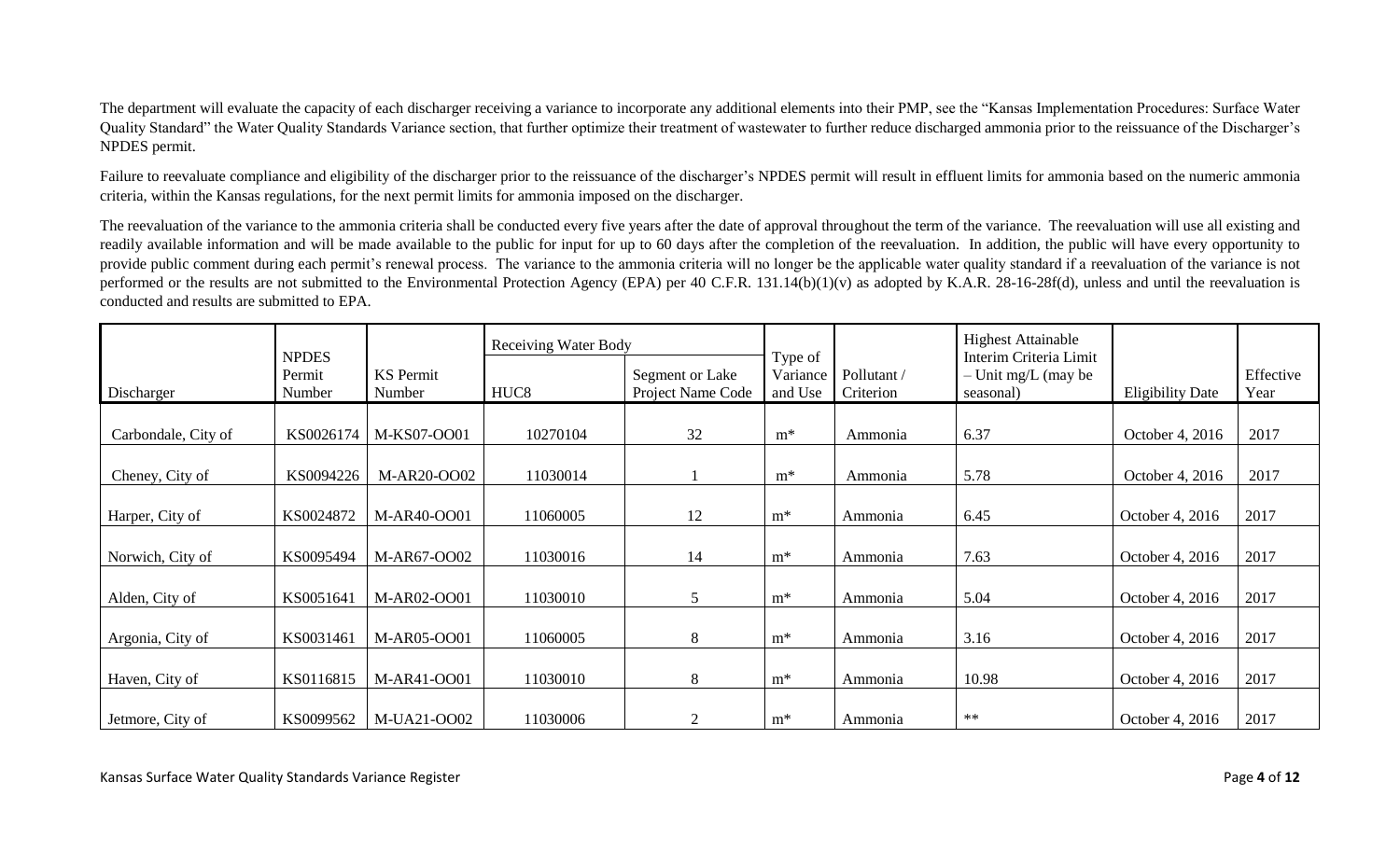|                                   |                        |                  | <b>Receiving Water Body</b> |                   |                     |             | <b>Highest Attainable</b>                       |                         |           |
|-----------------------------------|------------------------|------------------|-----------------------------|-------------------|---------------------|-------------|-------------------------------------------------|-------------------------|-----------|
|                                   | <b>NPDES</b><br>Permit | <b>KS</b> Permit |                             | Segment or Lake   | Type of<br>Variance | Pollutant / | Interim Criteria Limit<br>$-$ Unit mg/L (May be |                         | Effective |
| Discharger                        | Number                 | Number           | HUC <sub>8</sub>            | Project Name Code | and Use             | Criterion   | seasonal)                                       | <b>Eligibility Date</b> | Year      |
|                                   |                        |                  |                             |                   |                     |             |                                                 |                         |           |
| Pretty Prairie, City of           | KS0098639              | M-AR75-OO02      | 11030015                    | 2                 | $m^*$               | Ammonia     | 6.92                                            | October 4, 2016         | 2017      |
| Columbus, City of                 | KS0031445              | M-NE15-OO01      | 11070207                    | 23                | $m^*$               | Ammonia     | 7.68                                            | October 4, 2016         | 2018      |
|                                   |                        |                  |                             |                   |                     |             |                                                 |                         |           |
| Council Grove, City of            | KS0027898              | M-NE17-OO01      | 11070201                    | 10                | $m^*$               | Ammonia     | 8.81                                            | October 4, 2016         | 2018      |
| LeRoy, City of                    | KS0030813              | M-NE42-OO01      | 11070204                    | 44                | $m^*$               | Ammonia     | 12.48                                           | October 4, 2016         | 2018      |
|                                   |                        |                  |                             |                   |                     |             |                                                 |                         |           |
| Olpe, City of                     | KS0047571              | M-NE52-OO01      | 11070201                    | 25                | $m^*$               | Ammonia     | 9.11                                            | October 4, 2016         | 2018      |
| Troy, City of (Mosquito<br>Creek) | KS0083194              | M-MO22-OO02      | 10240005                    | 73                | $m^*$               | Ammonia     | 7.75                                            | October 4, 2016         | 2018      |
| Troy, City of (Peters<br>Creek)   | KS0047520              | M-MO22-OO01      | 10240011                    | 27                | $m^*$               | Ammonia     | 17.83                                           | October 4, 2016         | 2018      |
|                                   |                        |                  |                             |                   |                     |             |                                                 |                         |           |
| Wathena, City of                  | KS0026158              | M-MO23-OO01      | 10240011                    | 15                | $m^*$               | Ammonia     | 12.45                                           | October 4, 2016         | 2018      |
| West Mineral, City of             | KS0096873              | M-NE68-OO02      | 11070205                    | $\overline{4}$    | $m^*$               | Ammonia     | 9.38                                            | October 4, 2016         | 2018      |
|                                   |                        |                  |                             |                   |                     |             |                                                 |                         |           |
| Altamont, City of                 | KS0045918              | M-NE01-OO01      | 11070205                    | 27                | $m^*$               | Ammonia     | 4.54                                            | February 3, 2017        | 2018      |
| Americus, City of                 | KS0047406              | M-NE02-OO01      | 11070201                    | 5                 | $m^*$               | Ammonia     | 7.41                                            | February 3, 2017        | 2018      |
|                                   |                        |                  |                             |                   |                     |             |                                                 |                         |           |
| Arma, City of                     | KS0045926              | M-NE03-OO01      | 11070207                    | 27                | $m^*$               | Ammonia     | 7.44                                            | February 3, 2017        | 2018      |
| Bern, City of                     | KS0047244              | M-MO02-OO01      | 10240007                    | 212               | $m^*$               | Ammonia     | 25.05                                           | February 3, 2017        | 2018      |
|                                   |                        |                  |                             |                   |                     |             |                                                 |                         |           |
| Chetopa, City of                  | KS0031135              | M-NE13-OO01      | 11070205                    | 28                | $m^*$               | Ammonia     | 7.42                                            | February 3, 2017        | 2018      |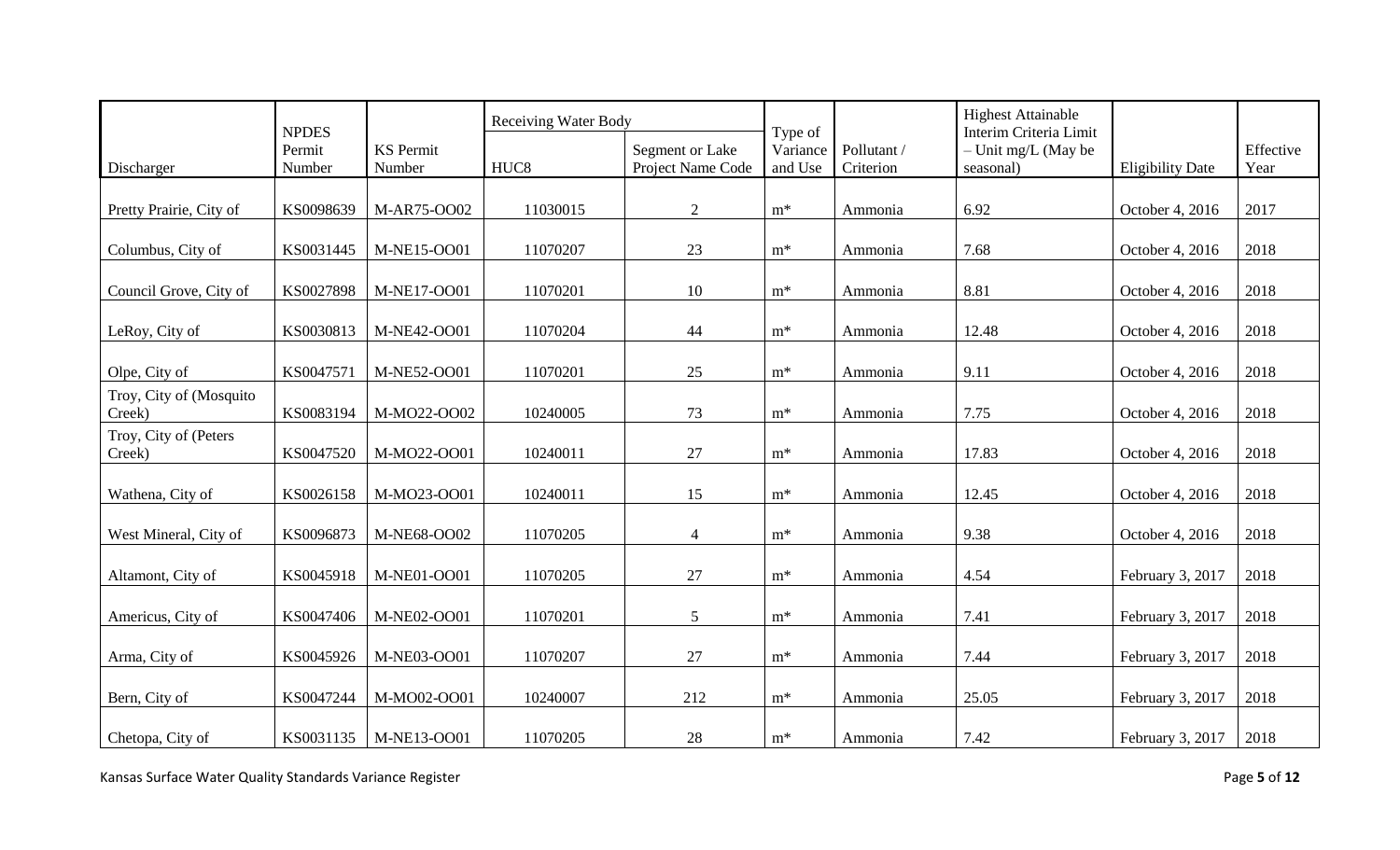|                      | <b>NPDES</b> |                  |                  | <b>Receiving Water Body</b> | Type of        |            | <b>Highest Attainable</b><br>Interim Criteria Limit |                         |           |
|----------------------|--------------|------------------|------------------|-----------------------------|----------------|------------|-----------------------------------------------------|-------------------------|-----------|
|                      | Permit       | <b>KS</b> Permit |                  | Segment or Lake             | Variance       | Pollutant/ | - Unit mg/L (May be                                 |                         | Effective |
| Discharger           | Number       | Number           | HUC <sub>8</sub> | Project Name Code           | and Use        | Criterion  | seasonal)                                           | <b>Eligibility Date</b> | Year      |
|                      |              |                  |                  |                             |                |            |                                                     |                         |           |
| Dwight, City of      | KS0051675    | M-NE20-OO01      | 11070201         | 30                          | $m^*$          | Ammonia    | $\ast\ast$                                          | February 3, 2017        | 2018      |
| Erie, City of        | KS0045977    | M-NE25-OO01      | 11070205         | 15                          | $m^*$          | Ammonia    | 18.12                                               | February 3, 2107        | 2018      |
| Girard, City of      | KS0022551    | M-NE31-OO01      | 11070205         | 44                          | $m^*$          | Ammonia    | 15.63                                               | February 3, 2017        | 2018      |
| Highland, City of    | KS0047457    | M-MO09-OO01      | 10240005         | 339                         | $m^*$          | Ammonia    | 9.66                                                | February 3, 2017        | 2018      |
| Marion, City of      | KS0051691    | M-NE45-OO01      | 11070202         | $\mathfrak{Z}$              | $m^*$          | Ammonia    | 8.76                                                | February 3, 2017        | 2018      |
| Oswego, City of      | KS0047554    | M-NE53-OO01      | 11070205         | 21                          | $m^*$          | Ammonia    | 8.08                                                | February 3, 2017        | 2018      |
| Seneca, City of      | KS0047538    | M-MO19-OO01      | 10240007         | 16                          | $m^*$          | Ammonia    | 13.29                                               | February 3, 2017        | 2018      |
| St. Paul, City of    | KS0084174    | M-NE59-OO02      | 11070205         | LM053401                    | $\mathbf{m}^*$ | Ammonia    | 3.30                                                | February 3, 2017        | 2018      |
| Strong City, City of | KS0031178    | M-NE63-OO01      | 11070203         | 19                          | $m^*$          | Ammonia    | 8.80                                                | February 3, 2017        | 2018      |
| Weir, City of        | KS0079146    | M-NE67-OO01      | 11070207         | 26                          | $m^*$          | Ammonia    | 7.2                                                 | February 3, 2017        | 2018      |
| Fairview, City of    | KS0098744    | M-MO06-OO02      | 10240008         | 39                          | $m^*$          | Ammonia    | $**$                                                | February 6, 2017        | 2018      |
| Galena, City of      | KS0048135    | M-NE28-OO01      | 11070207         | $\mathfrak{Z}$              | $m^*$          | Ammonia    | 15.07                                               | February 6, 2017        | 2018      |
| Hillsboro, City of   | KS0097896    | M-NE35-OO02      | 11070202         | 456                         | $m^*$          | Ammonia    | 7.44                                                | February 6, 2017        | 2018      |
| Burlingame, City of  | KS0024694    | M-MC07-OO01      | 10290101         | 80                          | $m^*$          | Ammonia    | 8.00                                                | March 2, 2017           | 2019      |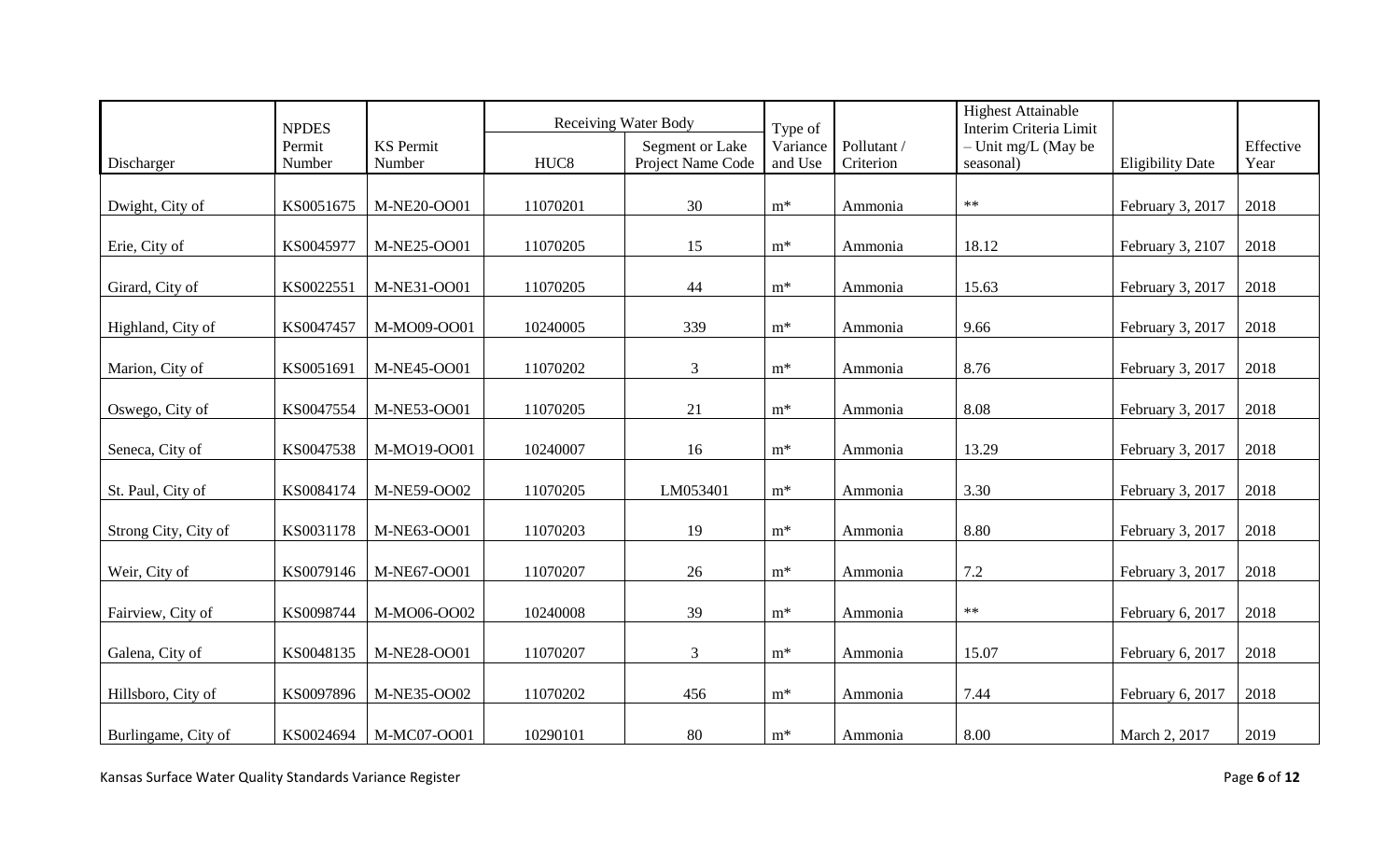|                     | <b>NPDES</b> |                  |                  | <b>Receiving Water Body</b> | Type of        |            | <b>Highest Attainable</b><br>Interim Criteria Limit |                         |           |
|---------------------|--------------|------------------|------------------|-----------------------------|----------------|------------|-----------------------------------------------------|-------------------------|-----------|
|                     | Permit       | <b>KS</b> Permit |                  | Segment or Lake             | Variance       | Pollutant/ | $-$ Unit mg/L (May be                               |                         | Effective |
| Discharger          | Number       | Number           | HUC <sub>8</sub> | Project Name Code           | and Use        | Criterion  | seasonal)                                           | <b>Eligibility Date</b> | Year      |
|                     |              |                  |                  |                             |                |            |                                                     |                         |           |
| Lane, City of       | KS0081515    | M-MC19-OO01      | 10290101         | 51                          | $m^*$          | Ammonia    | 19.68                                               | March 2, 2017           | 2019      |
| Mulberry, City of   | KS0087467    | M-MC27-OO01      | 10290104         | 324                         | $m^*$          | Ammonia    | 15.48                                               | March 2, 2017           | 2019      |
| Pomona, City of     | KS0029068    | M-MC36-OO01      | 10290101         | 18                          | $\mathbf{m}^*$ | Ammonia    | 10.41                                               | March 2, 2017           | 2019      |
| Tipton, City of     | KS0085219    | M-SO42-OO01      | 10260014         | 21                          | $m^*$          | Ammonia    | $\ast\ast$                                          | March 2, 2017           | 2019      |
| Russell, City of    | KS0091367    | M-SH31-OO02      | 10260006         | 13                          | $\mathbf{m}^*$ | Ammonia    | 6.52                                                | March 2, 2017           | 2019      |
| Delphos, City of    | KS0092169    | M-SO11-OO02      | 10260015         | 12                          | $\mathbf{m}^*$ | Ammonia    | $\ast\ast$                                          | March 2, 2017           | 2019      |
| Hillsdale, City of  | KS0081396    | M-MC60-OO01      | 10290102         | 25                          | $m^*$          | Ammonia    | 12.55                                               | March 2, 2017           | 2019      |
| Lucas, City of      | KS0095222    | M-SA08-OO02      | 10260010         | 12                          | $m^*$          | Ammonia    | $\ast\ast$                                          | March 2, 2017           | 2019      |
| Melvern, City of    | KS0046027    | M-MC23-OO01      | 10290101         | 42                          | $m^*$          | Ammonia    | 3.61                                                | March 2, 2017           | 2019      |
| Miltonvale, City of | KS0021911    | M-SH27-OO01      | 10260008         | $\overline{4}$              | $m^*$          | Ammonia    | $\ast\ast$                                          | March 2, 2017           | 2019      |
| Moran, City of      | KS0047490    | M-MC25-OO01      | 10290104         | 12                          | $m^*$          | Ammonia    | 6.29                                                | March 2, 2017           | 2019      |
| Mound City, City of | KS0047503    | M-MC26-OO01      | 10290102         | 33                          | $\mathbf{m}^*$ | Ammonia    | 12.60                                               | March 2, 2017           | 2019      |
| Natoma, City of     | KS0031160    | M-SA10-OO01      | 10260009         | $\tau$                      | $m^*$          | Ammonia    | 13.72                                               | March 2, 2017           | 2019      |
| Pleasanton, City of | KS0116653    | M-MC35-OO01      | 10290102         | 46                          | $\mathbf{m}^*$ | Ammonia    | 15.49                                               | March 2, 2017           | 2019      |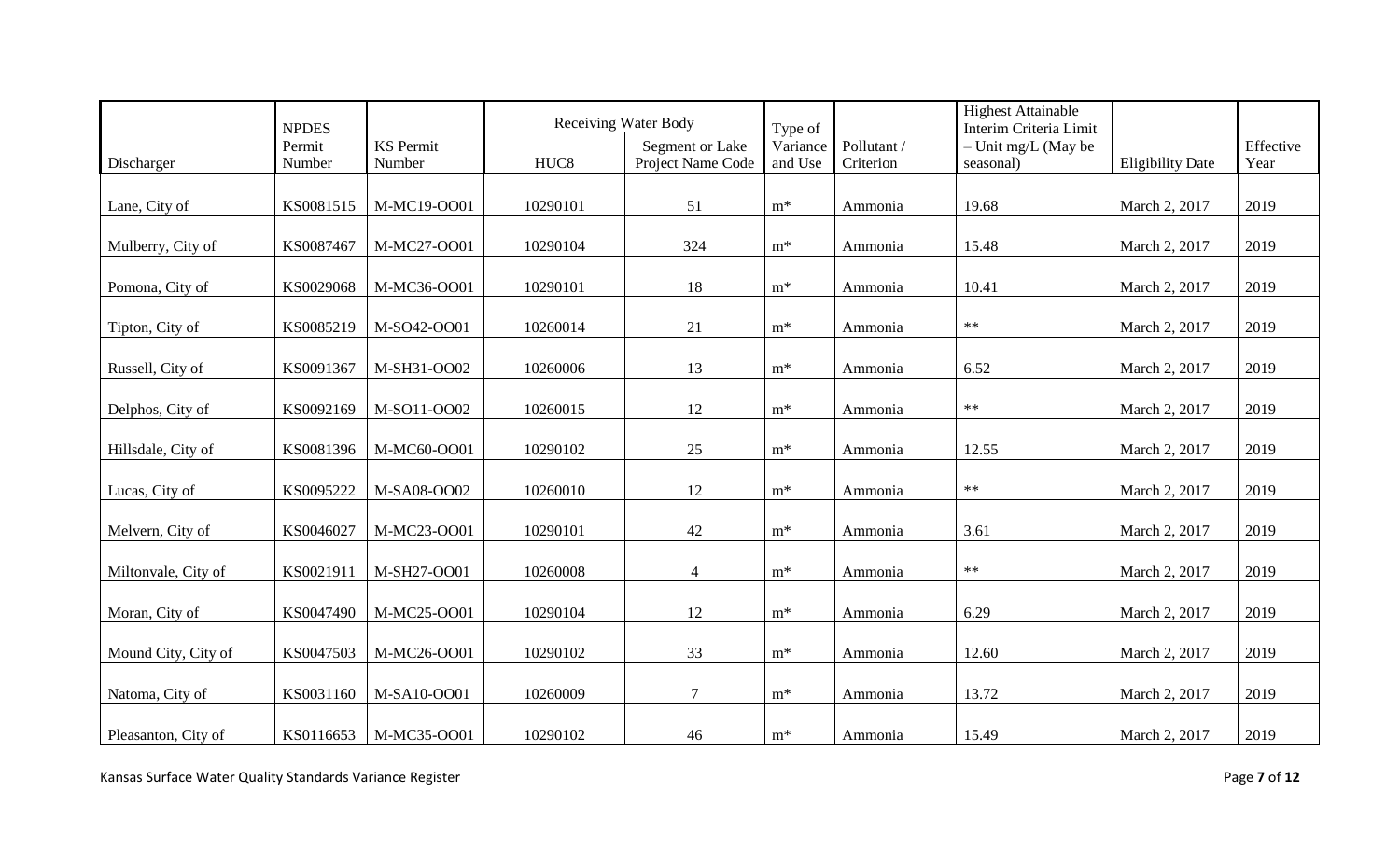|                       | <b>NPDES</b> |                  |                  | <b>Receiving Water Body</b> | Type of        |            | <b>Highest Attainable</b><br>Interim Criteria Limit |                         |           |
|-----------------------|--------------|------------------|------------------|-----------------------------|----------------|------------|-----------------------------------------------------|-------------------------|-----------|
|                       | Permit       | <b>KS</b> Permit |                  | Segment or Lake             | Variance       | Pollutant/ | $-$ Unit mg/L (May be                               |                         | Effective |
| Discharger            | Number       | Number           | HUC <sub>8</sub> | Project Name Code           | and Use        | Criterion  | seasonal)                                           | <b>Eligibility Date</b> | Year      |
|                       |              |                  |                  |                             |                |            |                                                     |                         |           |
| Princeton, City of    | KS0093891    | M-MC38-OO01      | 10290101         | 50                          | $m^*$          | Ammonia    | 27.84                                               | March 2, 2017           | 2019      |
| Scranton, City of     | KS0031283    | M-MC44-OO01      | 10290101         | 27                          | $m^*$          | Ammonia    | 15.80                                               | March 2, 2017           | 2019      |
| Eskridge, City of     | KS0046400    | M-MC09-OO01      | 10290101         | 27                          | $\mathbf{m}^*$ | Ammonia    | 7.84                                                | March 2, 2017           | 2019      |
| Osage City, City of   | KS0022675    | M-MC29-OO01      | 10290101         | 29                          | $\mathbf{m}^*$ | Ammonia    | 14.51                                               | March 2, 2017           | 2019      |
| Osborne, City of      | KS0092398    | M-SO29-OO02      | 10260014         | $\mathfrak{Z}$              | $m^*$          | Ammonia    | 8.68                                                | March 2, 2017           | 2019      |
| Plainville, City of   | KS0093165    | M-SA14-OO02      | 10290009         | $\tau$                      | $\mathbf{m}^*$ | Ammonia    | 6.93                                                | March 2, 2017           | 2019      |
| Rantoul, City of      | KS0048119    | M-MC40-OO01      | 10290101         | 3                           | $m^*$          | Ammonia    | 17.23                                               | March 2, 2017           | 2019      |
| Fontana, City of      | KS0095532    | M-MC10-OO01      | 10290102         | 16                          | $\mathbf{m}^*$ | Ammonia    | $\ast\ast$                                          | March 2, 2017           | 2019      |
| Williamsburg, City of | KS0093203    | M-MC50-OO02      | 10290101         | 1589                        | $m^*$          | Ammonia    | 21.6                                                | March 2, 2017           | 2019      |
| Glen Elder, City of   | KS0020982    | M-SO18-OO01      | 10260015         | 18                          | $m^*$          | Ammonia    | $\ast\ast$                                          | March 2, 2017           | 2019      |
| Kensington, City of   | KS0093998    | M-SO21-OO02      | 10260012         | 19                          | $m^*$          | Ammonia    | $**$                                                | March 2, 2017           | 2019      |
| Oberlin, City of      | KS0098655    | M-UR17-OO02      | 10250011         | $\overline{4}$              | $\mathbf{m}^*$ | Ammonia    | 8.24                                                | March 2, 2017           | 2019      |
| Overbrook, City of    | KS0046451    | M-MC32-OO01      | 10290101         | LM028001                    | $m^*$          | Ammonia    | 12.62                                               | March 2, 2017           | 2019      |
| Smith Center, City of | KS0098221    | M-SO38-OO02      | 10260012         | 10                          | $m^*$          | Ammonia    | 10.74                                               | March 2, 2017           | 2019      |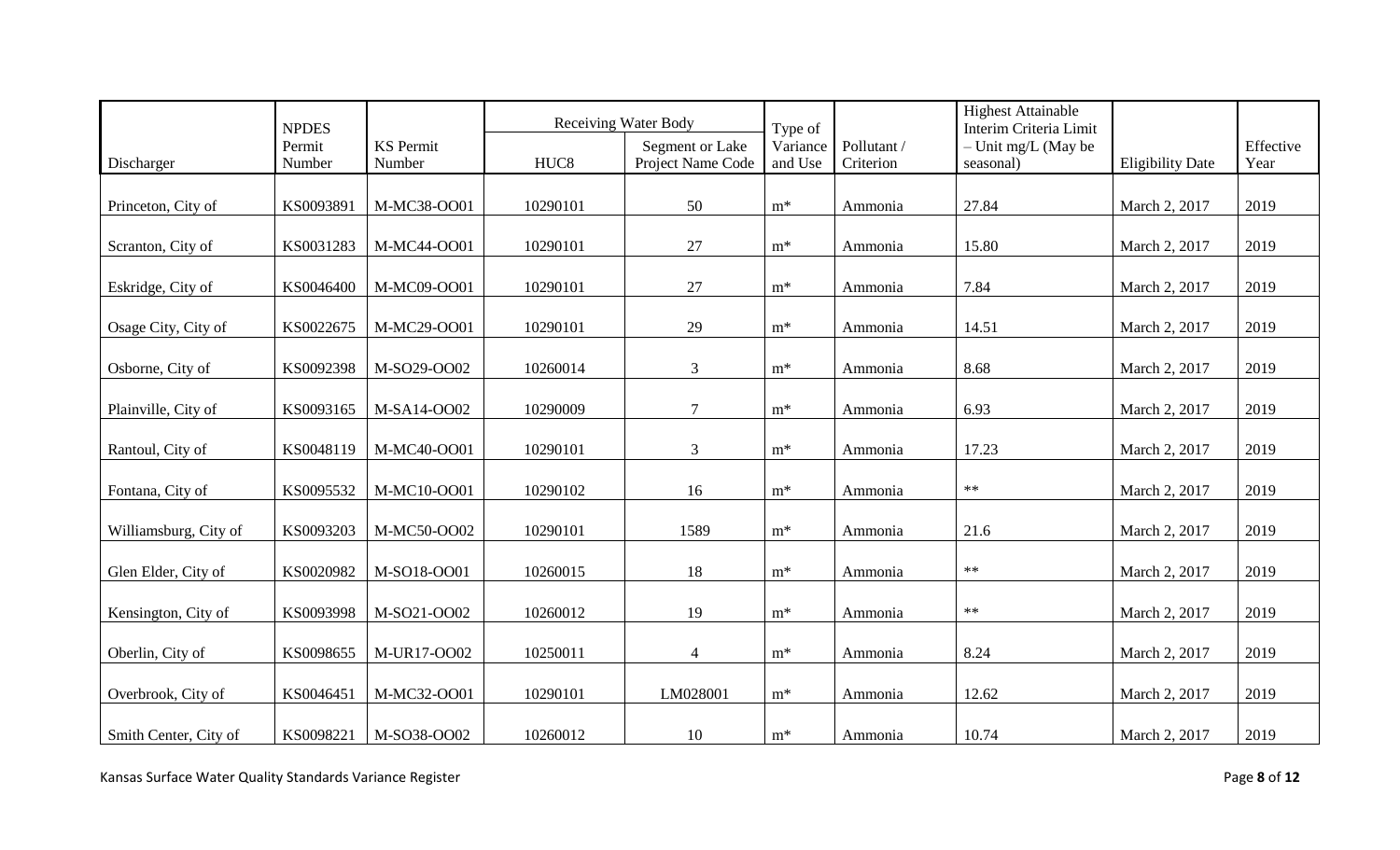|                                 | <b>NPDES</b> |                  | <b>Receiving Water Body</b> |                   | Type of  |            | <b>Highest Attainable</b><br>Interim Criteria Limit |                         |           |
|---------------------------------|--------------|------------------|-----------------------------|-------------------|----------|------------|-----------------------------------------------------|-------------------------|-----------|
|                                 | Permit       | <b>KS</b> Permit |                             | Segment or Lake   | Variance | Pollutant/ | $-$ Unit mg/L (May be                               |                         | Effective |
| Discharger                      | Number       | Number           | HUC <sub>8</sub>            | Project Name Code | and Use  | Criterion  | seasonal)                                           | <b>Eligibility Date</b> | Year      |
|                                 |              |                  |                             |                   |          |            |                                                     |                         |           |
| WaKeeny, City of                | KS0099309    | M-SH38-OO02      | 10260007                    | 7                 | $m^*$    | Ammonia    | 15.37                                               | March 2, 2017           | 2019      |
| Butler Co. S.D. #17             |              |                  |                             |                   |          |            |                                                     |                         |           |
| (Beaumont)                      | KS0082180    | M-WA23-OO01      | 11030018                    | 9012              | $m^*$    | Ammonia    | $\ast\ast$                                          | March 8, 2017           | 2020      |
| Courtland, City of              | KS0083399    | M-LR09-OO01      | 10250017                    | 45                | $m^*$    | Ammonia    | 22.7                                                | March 8, 2017           | 2020      |
|                                 |              |                  |                             |                   |          |            |                                                     |                         |           |
| Greenleaf, City of              | KS0048411    | M-BB08-OO01      | 10270207                    | 23                | $m^*$    | Ammonia    | $\ast\ast$                                          | March 8, 2017           | 2020      |
| Home Sewer District 1-          |              |                  |                             |                   |          |            |                                                     |                         |           |
| <b>Marshall County</b>          | KS0095435    | M-BB27-OO01      | 10270205                    | 19                | $m^*$    | Ammonia    | $\ast\ast$                                          | March 8, 2017           | 2020      |
|                                 |              |                  |                             |                   |          |            |                                                     |                         |           |
| Olsburg, City of                | KS0093297    | M-BB18-OO01      | 10270205                    | LM021001          | $m^*$    | Ammonia    | $\ast\ast$                                          | March 9, 2017           | 2020      |
|                                 |              |                  |                             |                   |          |            |                                                     |                         |           |
| Riley, City of                  | KS0093301    | M-KS62-OO02      | 10270101                    | $\overline{2}$    | $m^*$    | Ammonia    | 3.57                                                | March 9, 2017           | 2020      |
| Butler County S.D.#9            |              |                  |                             |                   |          |            |                                                     |                         |           |
| (Rosalia)                       | KS0098671    | M-WA19-OO01      | 11030017                    | 8                 | $m^*$    | Ammonia    | $\ast\ast$                                          | March 9, 2017           | 2020      |
|                                 |              |                  |                             |                   |          |            |                                                     |                         |           |
| Centralia, City of              | KS0081418    | M-BB05-OO01      | 10270205                    | 14                | $m^*$    | Ammonia    | 18.01                                               | March 9, 2017           | 2020      |
| Clifton, City of                | KS0048437    | M-LR06-OO01      | 10250017                    | 9                 | $m^*$    | Ammonia    | 9.60                                                | March 9, 2017           | 2020      |
| Lake Wabaunsee                  |              |                  |                             |                   |          |            |                                                     |                         |           |
| <b>Improvement District</b>     | KS0086568    | M-KS92-OO02      | 10270102                    | 693               | $m^*$    | Ammonia    | 2.69                                                | March 10, 2017          | 2020      |
|                                 |              |                  |                             |                   |          |            |                                                     |                         |           |
| Lakin, City of                  | KS0094196    | M-UA24-OO01      | 11030001                    | $\mathfrak{Z}$    | $m^*$    | Ammonia    | 22.68                                               | March 10, 2017          | 2020      |
|                                 |              |                  |                             |                   |          |            | $\ast\ast$                                          |                         |           |
| Morganville, City of            | KS0024678    | M-LR18-OO01      | 10250017                    | 1369              | $m^*$    | Ammonia    |                                                     | March 10, 2017          | 2020      |
| USD #335 Jackson Hts.<br>School | KS0094528    | M-KS23-OO02      | 10270103                    | 28                | $m^*$    | Ammonia    | $\ast\ast$                                          | March 10, 2017          | 2020      |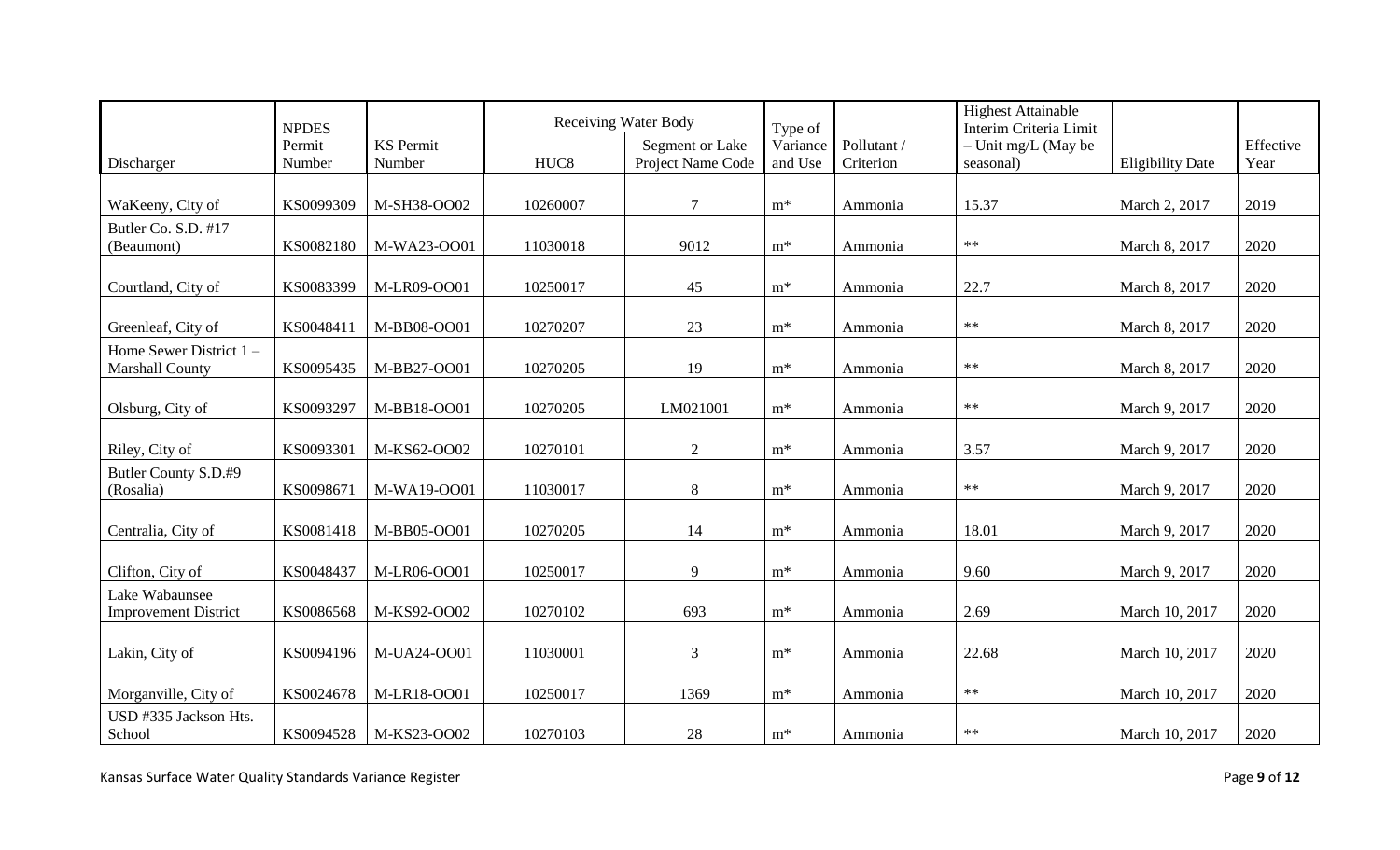|                       | <b>NPDES</b> |                  |                  | <b>Receiving Water Body</b> | Type of        |            | <b>Highest Attainable</b><br>Interim Criteria Limit |                         |           |
|-----------------------|--------------|------------------|------------------|-----------------------------|----------------|------------|-----------------------------------------------------|-------------------------|-----------|
|                       | Permit       | <b>KS</b> Permit |                  | Segment or Lake             | Variance       | Pollutant/ | $-$ Unit mg/L (May be                               |                         | Effective |
| Discharger            | Number       | Number           | HUC <sub>8</sub> | Project Name Code           | and Use        | Criterion  | seasonal)                                           | <b>Eligibility Date</b> | Year      |
|                       |              |                  |                  |                             |                |            |                                                     |                         |           |
| Auburn, City of       | KS0094650    | M-KS03-OO02      | 10270104         | 31                          | $m^*$          | Ammonia    | 10.34                                               | March 13, 2017          | 2020      |
| Havensville, City of  | KS0081523    | M-KS22-OO01      | 10270102         | 48                          | $m^*$          | Ammonia    | $\ast\ast$                                          | March 13, 2017          | 2020      |
| Hoyt, City of         | KS0030635    | M-KS25-OO01      | 10270102         | 93                          | $m^*$          | Ammonia    | 13.58                                               | March 13, 2017          | 2020      |
| Leon, City of         | KS0089133    | M-WA11-OO02      | 11030018         | 13                          | $m^*$          | Ammonia    | 7.85                                                | March 14, 2017          | 2020      |
| Little River, City of | KS0085758    | M-LA10-OO02      | 11030012         | 14                          | $m^*$          | Ammonia    | 5.71                                                | March 14, 2017          | 2020      |
| Mayetta, City of      | KS0026182    | M-KS40-OO01      | 10270103         | 9032                        | $m^*$          | Ammonia    | 19.26                                               | March 14, 2017          | 2020      |
| Oakley, City of       | KS0100013    | M-SH29-OO02      | 1026005          | $\overline{5}$              | $m^*$          | Ammonia    | 7.97                                                | March 14, 2017          | 2020      |
| Onaga, City of        | KS0029050    | M-KS53-OO01      | 10270102         | 43                          | $m^*$          | Ammonia    | 12.24                                               | March 14, 2017          | 2020      |
| Rossville, City of    | KS0046477    | M-KS64-OO01      | 10270102         | 12                          | $m^*$          | Ammonia    | 4.83                                                | March 14, 2017          | 2020      |
| Waterville, City of   | KS0048429    | M-BB22-OO01      | 10270207         | $\mathbf{1}$                | $m^*$          | Ammonia    | 3.32                                                | March 15, 2017          | 2020      |
| Westmoreland, City of | KS0046485    | M-KS75-OO01      | 10270102         | 22                          | $m^*$          | Ammonia    | 16.35                                               | March 15, 2017          | 2020      |
| Wheaton, City of      | KS0094013    | M-KS79-OO01      | 10270205         | 9                           | $\mathbf{m}^*$ | Ammonia    | 4.35                                                | March 15, 2017          | 2020      |
| Whitewater, City of   | KS0097276    | M-WA16-OO02      | 11030017         | 25                          | $m^*$          | Ammonia    | 5.66                                                | March 15, 2017          | 2020      |
| Beattie, City of      | KS0047236    | M-BB03-OO01      | 10270205         | 16                          | $m^*$          | Ammonia    | $**$                                                | March 16, 2017          | 2020      |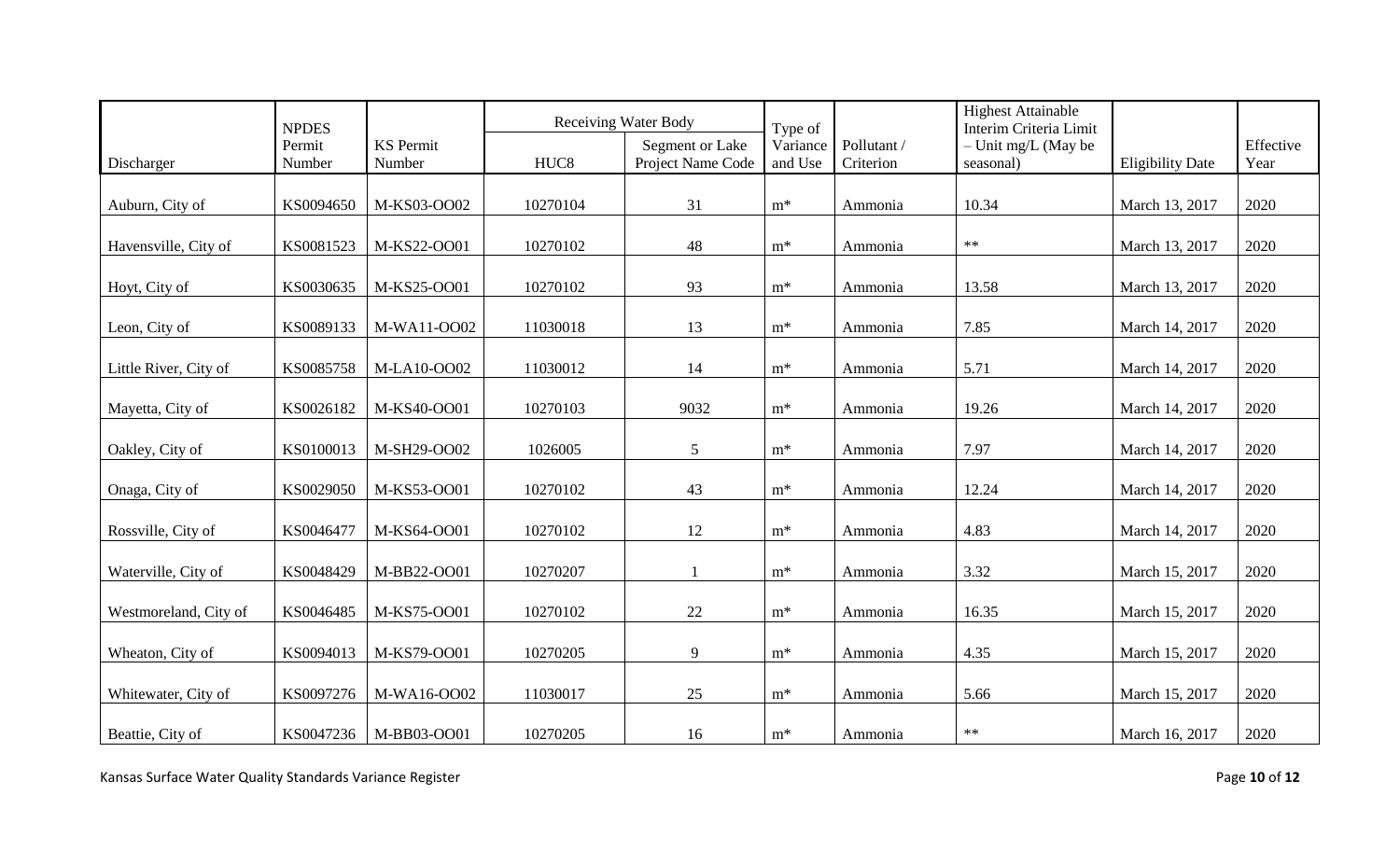|                       | <b>NPDES</b> |                  |                  | <b>Receiving Water Body</b> | Type of        |            | <b>Highest Attainable</b><br>Interim Criteria Limit |                         |           |
|-----------------------|--------------|------------------|------------------|-----------------------------|----------------|------------|-----------------------------------------------------|-------------------------|-----------|
|                       | Permit       | <b>KS</b> Permit |                  | Segment or Lake             | Variance       | Pollutant/ | $-$ Unit mg/L (May be                               |                         | Effective |
| Discharger            | Number       | Number           | HUC <sub>8</sub> | Project Name Code           | and Use        | Criterion  | seasonal)                                           | <b>Eligibility Date</b> | Year      |
|                       |              |                  |                  |                             |                |            |                                                     |                         |           |
| Benton, City of       | KS0026689    | M-WA04-OO01      | 11030017         | 24                          | $m^*$          | Ammonia    | 14.80                                               | March 16, 2017          | 2020      |
| Burrton, City of      | KS0049786    | M-LA02-OO01      | 11030012         | 15                          | $m^*$          | Ammonia    | 10.72                                               | March 16, 2017          | 2020      |
| Cuba, City of         | KS0027120    | M-BB06-OO01      | 10270207         | 31                          | $m^*$          | Ammonia    | $\ast\ast$                                          | March 16, 2017          | 2020      |
| Leonardville, City of | KS0025631    | M-KS35-OO01      | 10270101         | 2                           | $m^*$          | Ammonia    | 10.88                                               | March 16, 2017          | 2020      |
| Maple Hill, City of   | KS0046426    | M-KS39-OO01      | 10270102         | 27                          | $m^*$          | Ammonia    | 7.65                                                | March 16, 2017          | 2020      |
| Meriden, City of      | KS0046434    | M-KS43-OO01      | 10270102         | 2                           | $\mathbf{m}^*$ | Ammonia    | 9.05                                                | March 20, 2017          | 2020      |
| Potwin, City of       | KS0051713    | M-WA12-OO01      | 11030017         | 21                          | $m^*$          | Ammonia    | $\ast\ast$                                          | March 20, 2017          | 2020      |
| Towanda, City of      | KS0098761    | M-WA14-OO02      | 11030017         | 18                          | $\mathbf{m}^*$ | Ammonia    | $\ast\ast$                                          | March 20, 2017          | 2020      |
| Cedar Vale, City of   | KS0116947    | M-VE05-OO01      | 11070106         | 30                          | $m^*$          | Ammonia    | 10.00                                               | March 20, 2017          | 2021      |
| Mound Valley, City of | KS0116980    | M-VE28-OO01      | 11070103         | 28                          | $m^*$          | Ammonia    | 8.60                                                | March 21, 2017          | 2021      |
| Oskaloosa, City of    | KS0046442    | M-KS54-OO01      | 10270103         | 9                           | $m^*$          | Ammonia    | 12.68                                               | March 21, 2017          | 2021      |
| Altoona, City of      | KS0027511    | M-VE01-OO01      | 11070101         |                             | $m^*$          | Ammonia    | 9.94                                                | March 21, 2017          | 2021      |
| Cherryvale, City of   | KS0094803    | M-VE07-OO02      | 11070103         | 34                          | $m^*$          | Ammonia    | 6.04                                                | March 22, 2017          | 2021      |
| La Crosse, City of    | KS0100081    | M-UA23-OO02      | 11030008         | 3                           | $m^*$          | Ammonia    | $\ast\ast$                                          | March 22, 2017          | 2021      |